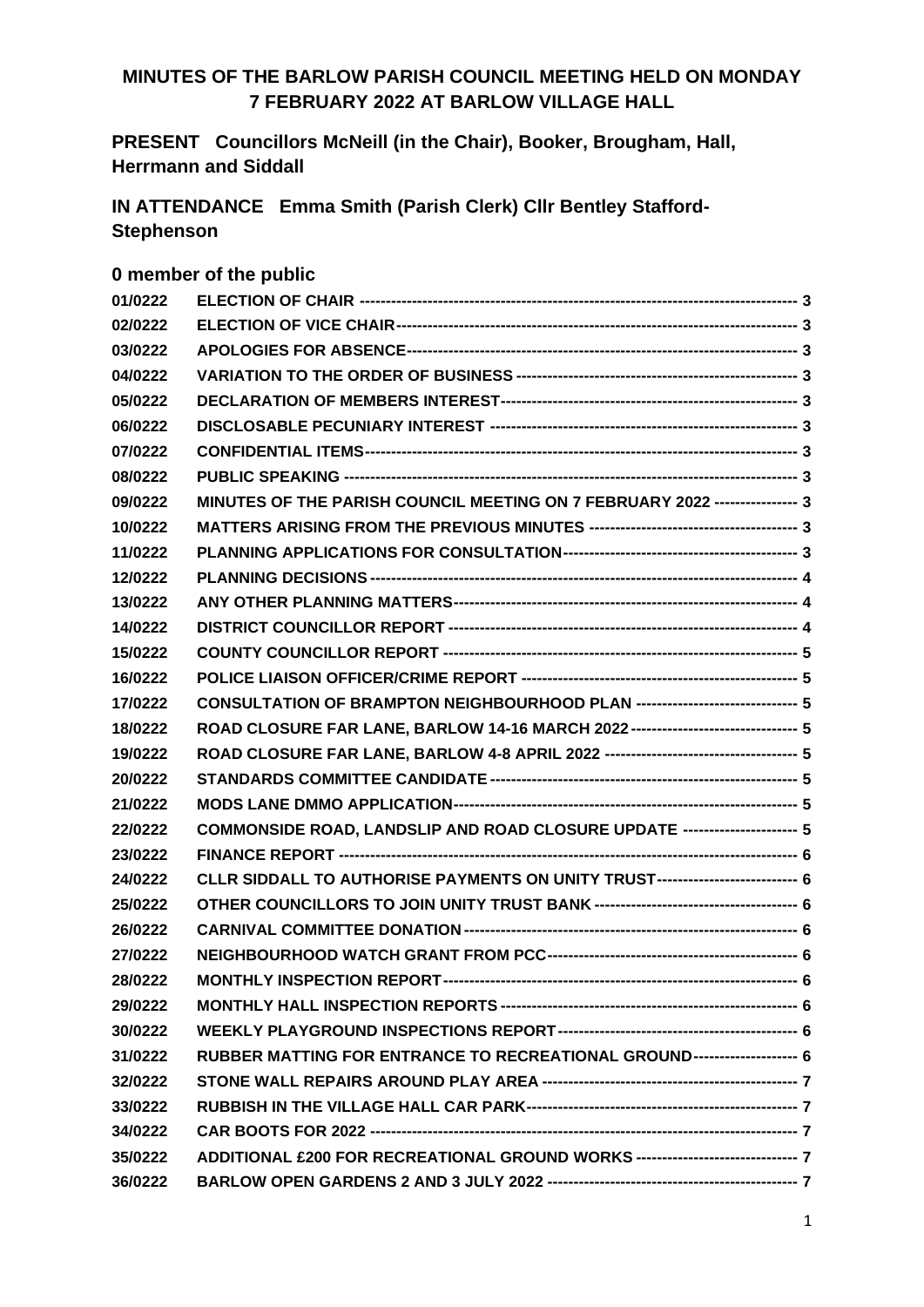| 37/0222 |  |
|---------|--|
| 38/0222 |  |
| 39/0222 |  |
| 40/0222 |  |
| 41/0222 |  |
| 42/0222 |  |
| 43/0222 |  |
| 44/0222 |  |
| 45/0222 |  |
| 46/0222 |  |
| 47/0222 |  |
| 48/0222 |  |
|         |  |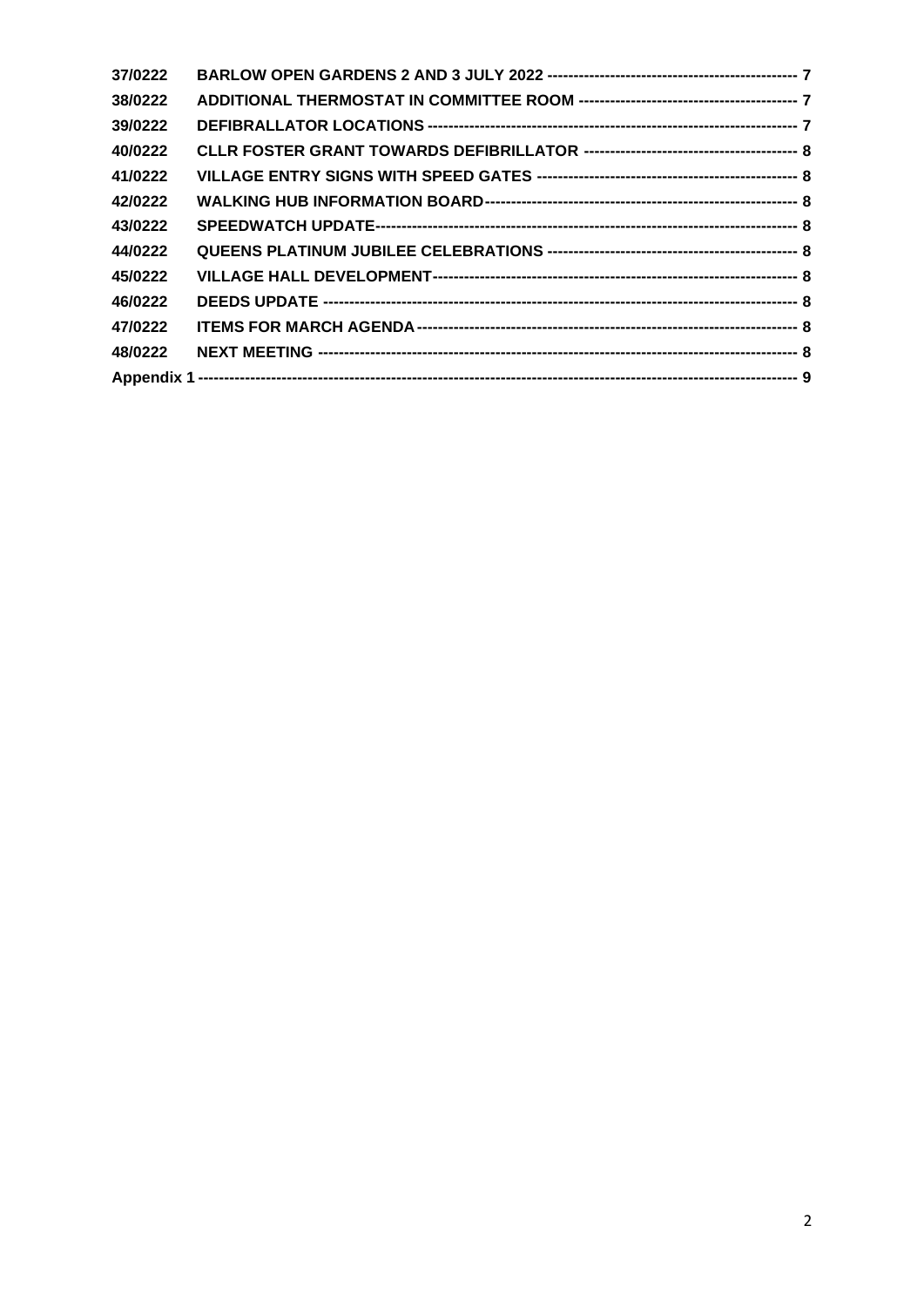#### <span id="page-2-0"></span>**01/0222 ELECTION OF CHAIR**

Cllr John Rushby has resigned as a Barlow Parish Councillor and as Chair.

**RESOLVED** Cllr Alastair McNeill was elected Chair and signed the declaration of acceptance to office.

- <span id="page-2-1"></span>**02/0222 ELECTION OF VICE CHAIR RESOLVED** Cllr Siddall will remain as Vice Chair.
- <span id="page-2-2"></span>**03/0222 APOLOGIES FOR ABSENCE**

Cllr Foster – County Councillor

- <span id="page-2-3"></span>**04/0222 VARIATION TO THE ORDER OF BUSINESS** No variations.
- <span id="page-2-4"></span>**05/0222 DECLARATION OF MEMBERS INTEREST** No declarations of interests
- <span id="page-2-5"></span>**06/0222 DISCLOSABLE PECUNIARY INTEREST** None
- <span id="page-2-6"></span>**07/0222 CONFIDENTIAL ITEMS** Agenda Item 21 – Village Hall Development Agenda Item 22 – Deeds update.

# <span id="page-2-7"></span>**08/0222 PUBLIC SPEAKING**

No members of the public spoke during the meeting.

<span id="page-2-8"></span>**09/0222 MINUTES OF THE PARISH COUNCIL MEETING ON 7 FEBRUARY 2022**

**RESOLVED** Council approved the minutes of the Parish Council meeting held on 7 February 2022.

<span id="page-2-9"></span>**10/0222 MATTERS ARISING FROM THE PREVIOUS MINUTES**  No matters arising

#### <span id="page-2-10"></span>**11/0222 PLANNING APPLICATIONS FOR CONSULTATION**

- NED 21/01405/AGD Demolition of lean to and construction of steel portal frame building at Highbrook Far Lane, Barlow. NEDDC reported that the planning application had become invalid. **RESOLVED** Noted
- NED 21/01492/FL Proposed two storey side extension to extend existing bedroom at first floor and provide home office and home working (hairdressing) room at ground floor. (Re-submission of 21/00505/FL) at Mathom House, Millcross Lane, Barlow **RESOLVED** The application is of concern to the Council in that the look of the area will change due to becoming a commercial enterprise in a residential area.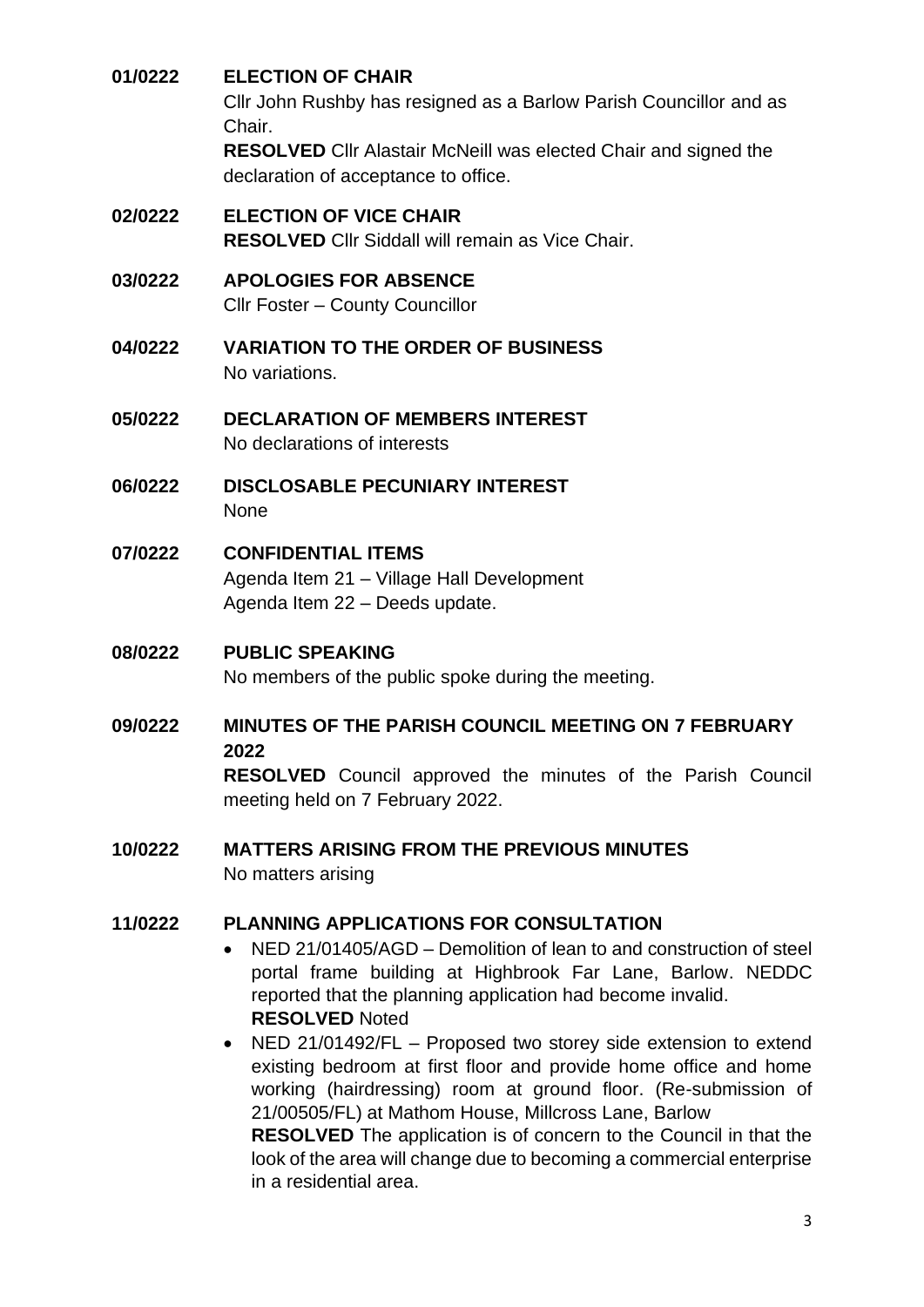• NED 01101/FL – Construction of covered oak pergola to front of public house and awning to the brewery (revised scheme of 19/01007/FL/ Conservation Area/Affecting setting of a listed building) (Amended Plans) at The Peacock At Barlow, Hackney Lane, Barlow **RESOLVED** The existing car park is far too small for the present level of trade and causes congestion. The property is in a Conservation Area and Grade II listed. The property/business is already returned to pre pandemic trading with no restrictions to customers when dining or drinking. This alteration will dramatically extend the capacity of the building. Installing lighting/heating/roofing is a significant extension of the business causing serious volume of cars blocking roads and pavements and would increase the noise level and disturbance for neighbouring properties. This is a Grade II listed building, and the application changes the character/appearance of the Old Coaching Inn. The Council are also concerned with the environmental impact with the heating system – The Parish Council has declared a Climate Emergency. Ultimately this is overdevelopment in a conservation area.

# <span id="page-3-0"></span>**12/0222 PLANNING DECISIONS**

- NED 21/01369/FLH Single storey side extension at Thimble Hall, valley Road, Barlow – *Conditionally Approved – 7 January 2022* **RESOLVED** Noted
- NED 21/01313/AGD Proposed agricultural storage building at Rumbling Farm, Far Lane, Barlow– *Planning Permission Required – 23 December 2021* **RESOLVED** Noted

#### <span id="page-3-1"></span>**13/0222 ANY OTHER PLANNING MATTERS**

No other planning matters received.

# <span id="page-3-2"></span>**14/0222 DISTRICT COUNCILLOR REPORT**

Cllr Strafford-Stephenson congratulated Cllr McNeill for becoming Chair. Unfortunately, as COVID had struck his household he could not attend the last meeting held.

NEDDC Full Council meeting held on 31 January 2022 it set the annual budget which is a 2.58% increase in Council Tax. Sharley Park leisure centre was also discussed.

Cllr Strafford-Stephenson brought to the attention of the Council that NEDDC was looking at their Gambling Policy as this policy is renewed every 3 years. There are Community Action Grants available up to the value of £500 and the next round is out. There is a grant available to businesses up to £2,000 to increase visitor economy.

Eckington swimming pool has now re-opened.

Derbyshire County Council are looking at several Councils that have been nominated as trail blazing Councils this will lead to extra funding/power.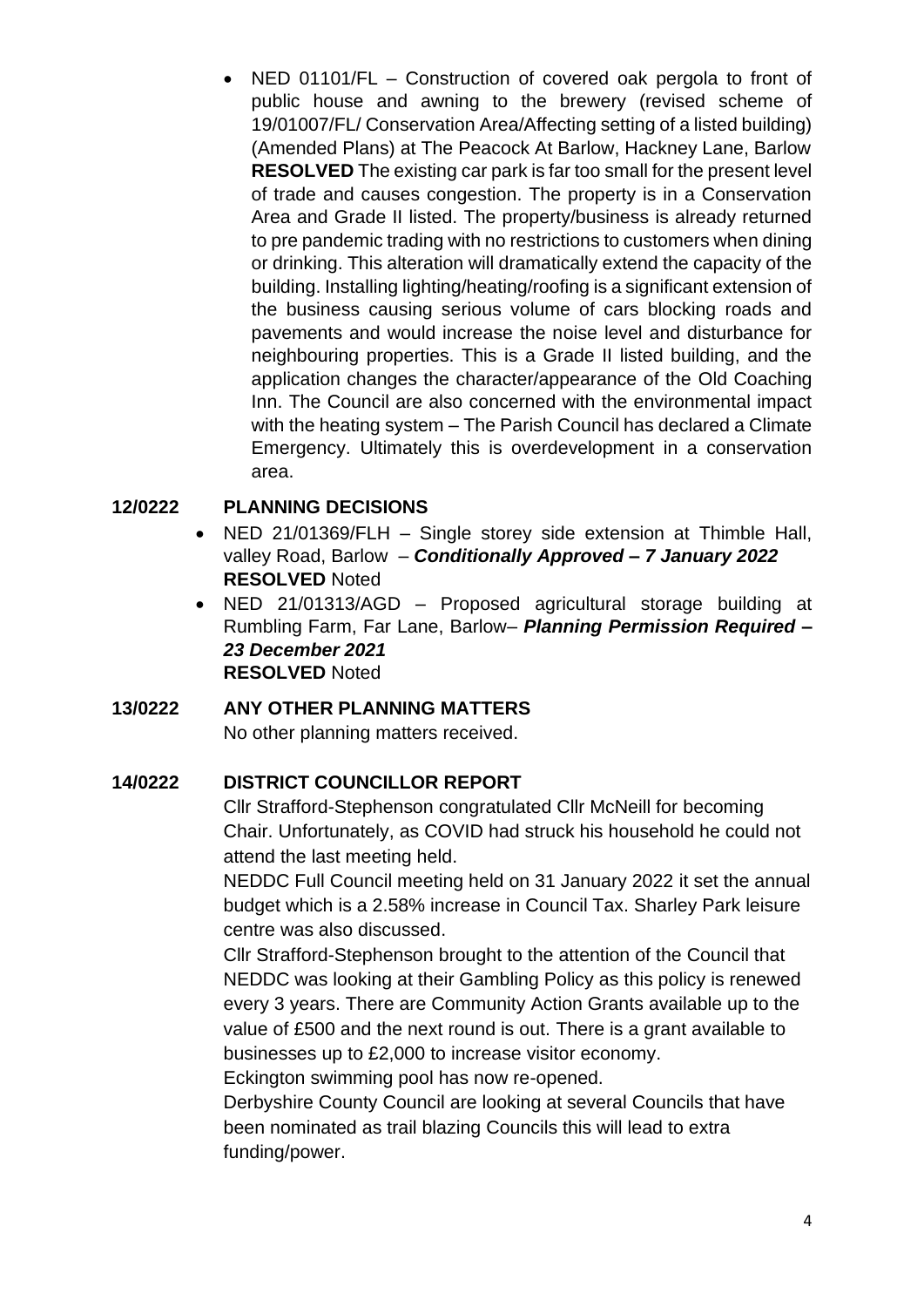Cllr Strafford-Stephenson spoke about his casework at Holmesfield and Barlow.

Cllr Strafford-Stephenson has chased up any further information on the Fishponds site nothing to update the Council with as yet.

NEDDC Chairman's events are Elvis Night and Race Night in aid of Ashgate Hospice.

NEDDC Scrutiny Committee will be looking at Rural economy soon.

# <span id="page-4-0"></span>**15/0222 COUNTY COUNCILLOR REPORT**

Cllr Foster was not in attendance; Cllr Foster submitted a report regarding the consultation on double yellow lines parking restrictions at the junction of Valley Road, Barlow is due to start soon.

#### <span id="page-4-1"></span>**16/0222 POLICE LIAISON OFFICER/CRIME REPORT**

Police liaison officer did not attend the meeting. Crime report for January 2022 No crimes reported **RESOLVED** Noted

# <span id="page-4-2"></span>**17/0222 CONSULTATION OF BRAMPTON NEIGHBOURHOOD PLAN RESOLVED** No comments made

- <span id="page-4-3"></span>**18/0222 ROAD CLOSURE FAR LANE, BARLOW 14-16 MARCH 2022 RESOLVED** Noted
- <span id="page-4-4"></span>**19/0222 ROAD CLOSURE FAR LANE, BARLOW 4-8 APRIL 2022 RESOLVED** Noted
- <span id="page-4-5"></span>**20/0222 STANDARDS COMMITTEE CANDIDATE RESOLVED** to nominate Trevor Collins
- <span id="page-4-6"></span>**21/0222 MODS LANE DMMO APPLICATION** Clerk reported that the case has not progressed since 7 December 2021. **RESOLVED** Noted

# <span id="page-4-7"></span>**22/0222 COMMONSIDE ROAD, LANDSLIP AND ROAD CLOSURE UPDATE** Cllr Foster submitted an update on the progress of the road closure of Commonside Road. Since Cllr Fosters last correspondence to Barlow Parish Council, things have progressed significantly. Further ground investigation works have been completed and a draft design solution for the remedial works are in the process of being finalised by DCC's preferred design and build contractor. DCC anticipate commencing construction on site within the next few months, subject to necessary landowner consents and enabling works being completed to divert utilities out of the working area. Soon DCC will be able to confirm a start date and anticipated construction period.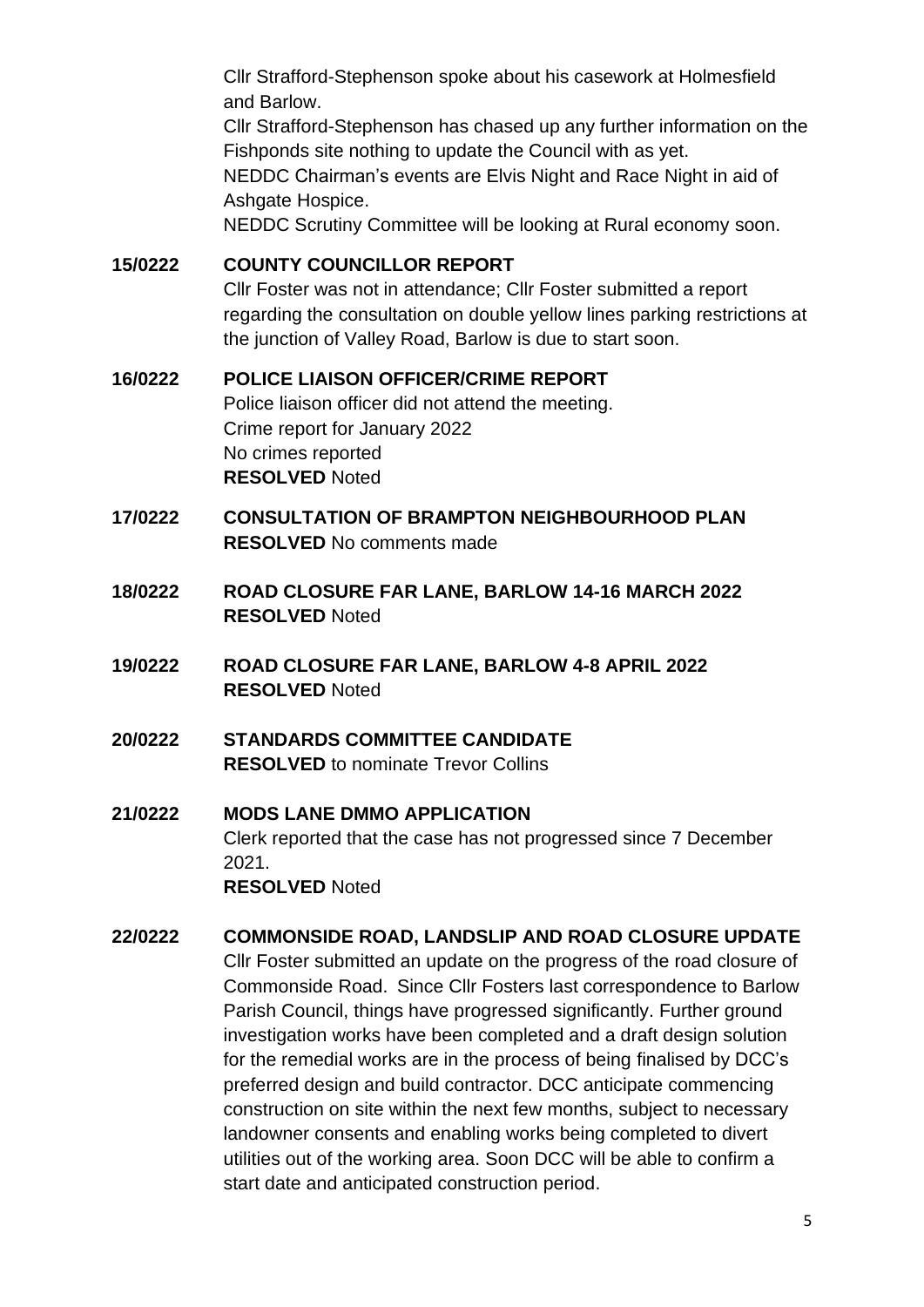**RESOLVED** Noted.

# <span id="page-5-0"></span>**23/0222 FINANCE REPORT RESOLVED** Approved the income and expenditure reports for February 2022 along with the January 2022 bank reconciliation. (Appendix 1).

# <span id="page-5-1"></span>**24/0222 CLLR SIDDALL TO AUTHORISE PAYMENTS ON UNITY TRUST RESOLVED** Approved

# <span id="page-5-2"></span>**25/0222 OTHER COUNCILLORS TO JOIN UNITY TRUST BANK**

**RESOLVED** Approved Cllr Booker and McNeill to join Unity Trust Bank as signatories and internet banking users.

#### <span id="page-5-3"></span>**26/0222 CARNIVAL COMMITTEE DONATION** Clerk reported that the Carnival Committee had given a donation of £800 to Barlow Parish Council. **RESOLVED** Noted.

# <span id="page-5-4"></span>**27/0222 NEIGHBOURHOOD WATCH GRANT FROM PCC**

Clerk reported that Barlow Neighbourhood Watch had been awarded £235.00 for stickers, leaflets, and Facebook advertising for volunteers to join.

**RESOLVED** Noted.

#### <span id="page-5-5"></span>**28/0222 MONTHLY INSPECTION REPORT**

Cllr Siddall and McNeill carried out the monthly inspection for January 2022.

**RESOLVED** Noted.

#### <span id="page-5-6"></span>**29/0222 MONTHLY HALL INSPECTION REPORTS**

**RESOLVED** Cllr McNeill and Brougham to conduct the monthly hall inspection for February 2022.

#### <span id="page-5-7"></span>**30/0222 WEEKLY PLAYGROUND INSPECTIONS REPORT**

**RESOLVED** Week commencing 14 February – Cllr Booker Week commencing 21 February – Cllr Hall Week commencing 28 February – Cllr Herrmann Week commencing 7 March – Cllr Brougham

# <span id="page-5-8"></span>**31/0222 RUBBER MATTING FOR ENTRANCE TO RECREATIONAL GROUND**

**RESOLVED** Approved quote of £1,421.45 for installation of rubber matting on Recreational Ground.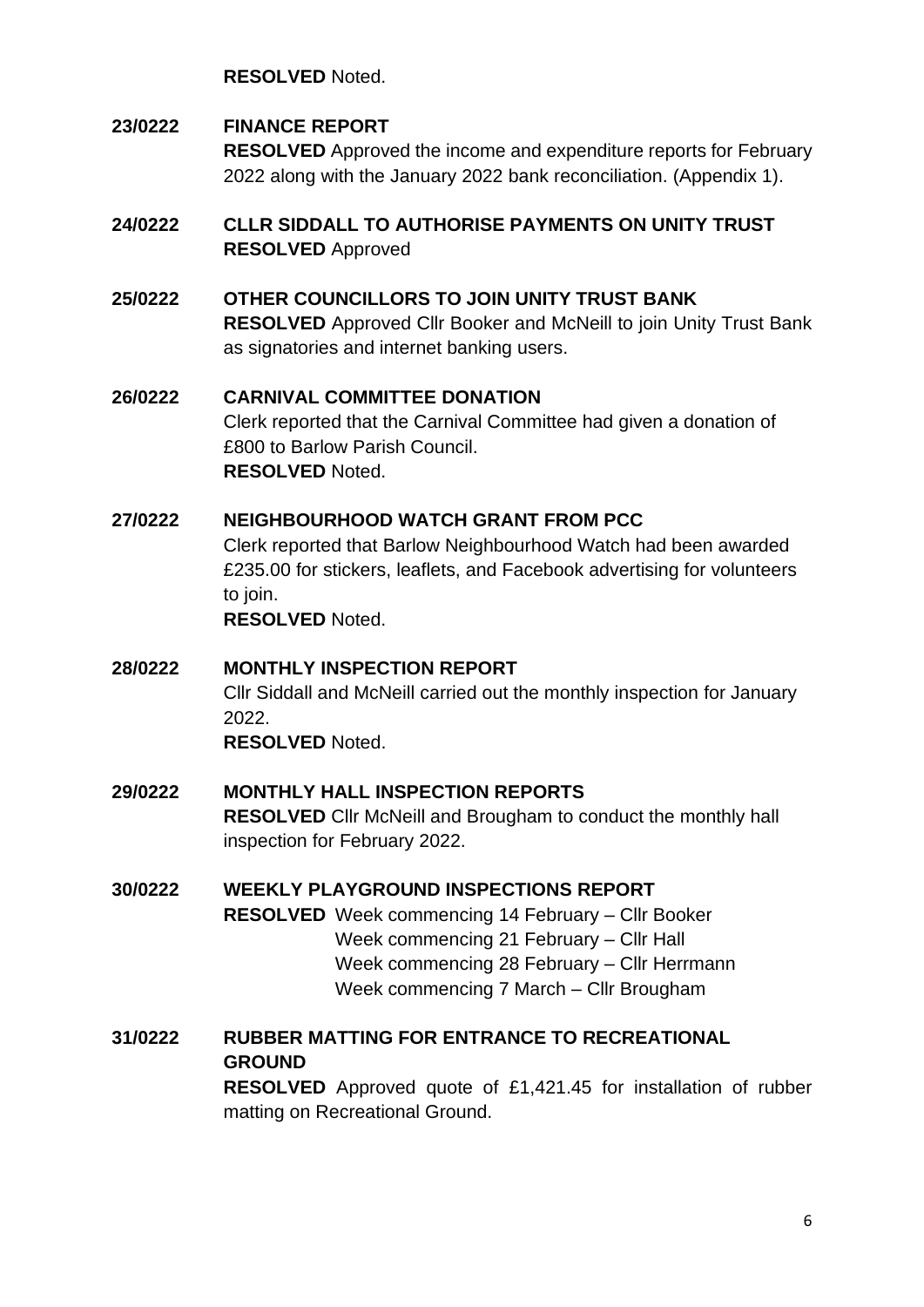#### <span id="page-6-0"></span>**32/0222 STONE WALL REPAIRS AROUND PLAY AREA**

Clerk emailed stone waller for a quote however they are busy no quote received to date. **RESOLVED** Noted

#### <span id="page-6-1"></span>**33/0222 RUBBISH IN THE VILLAGE HALL CAR PARK**

Councillor inspected the playground in January and noted the area in the car park where the large bin/containers are located looked very untidy. The bin was overflowing and did not close properly so some of the contents had blown out. There was a table, an old tyre, a workbench, and some pieces of wood leaning against the hedge. **RESOLVED** Council to monitor the situation and ask hirers to lock the bin after use.

# <span id="page-6-2"></span>**34/0222 CAR BOOTS FOR 2022**

Clerk reported that the Carnival Committee would like to host the car boot in the Village Hall car park on 2 May 2022. Clerk contacted preschool and Barlow hunt to ascertain if they would like to hold the August bank holiday car boot no response as yet. **RESOLVED** Noted.

#### <span id="page-6-3"></span>**35/0222 ADDITIONAL £200 FOR RECREATIONAL GROUND WORKS**

Clerk reported that the contractor had asked for an additional £200 on top of the quote received for the plant insurance necessary to hire the equipment for the project.

**RESOLVED** Approved the additional £200 cost.

#### <span id="page-6-4"></span>**36/0222 BARLOW OPEN GARDENS 2 AND 3 JULY 2022**

Barlow Open gardens had requested use of the Village Hall toilets on 2 and 3 July 2022. **RESOLVED** Approved

#### <span id="page-6-5"></span>**37/0222 BARLOW OPEN GARDENS 2 AND 3 JULY 2022**

Barlow Open gardens had requested use of the Village Hall freezer on 2 and 3 July 2022. **RESOLVED** Approved

#### <span id="page-6-6"></span>**38/0222 ADDITIONAL THERMOSTAT IN COMMITTEE ROOM**

**RESOLVED** Approved £180.00 for supply and installation of a remotely accessible thermostat for the Committee Room.

#### <span id="page-6-7"></span>**39/0222 DEFIBRALLATOR LOCATIONS**

**RESOLVED** Approved Phone box on Valley Road and St Lawrence Church (if approved by Diocesan).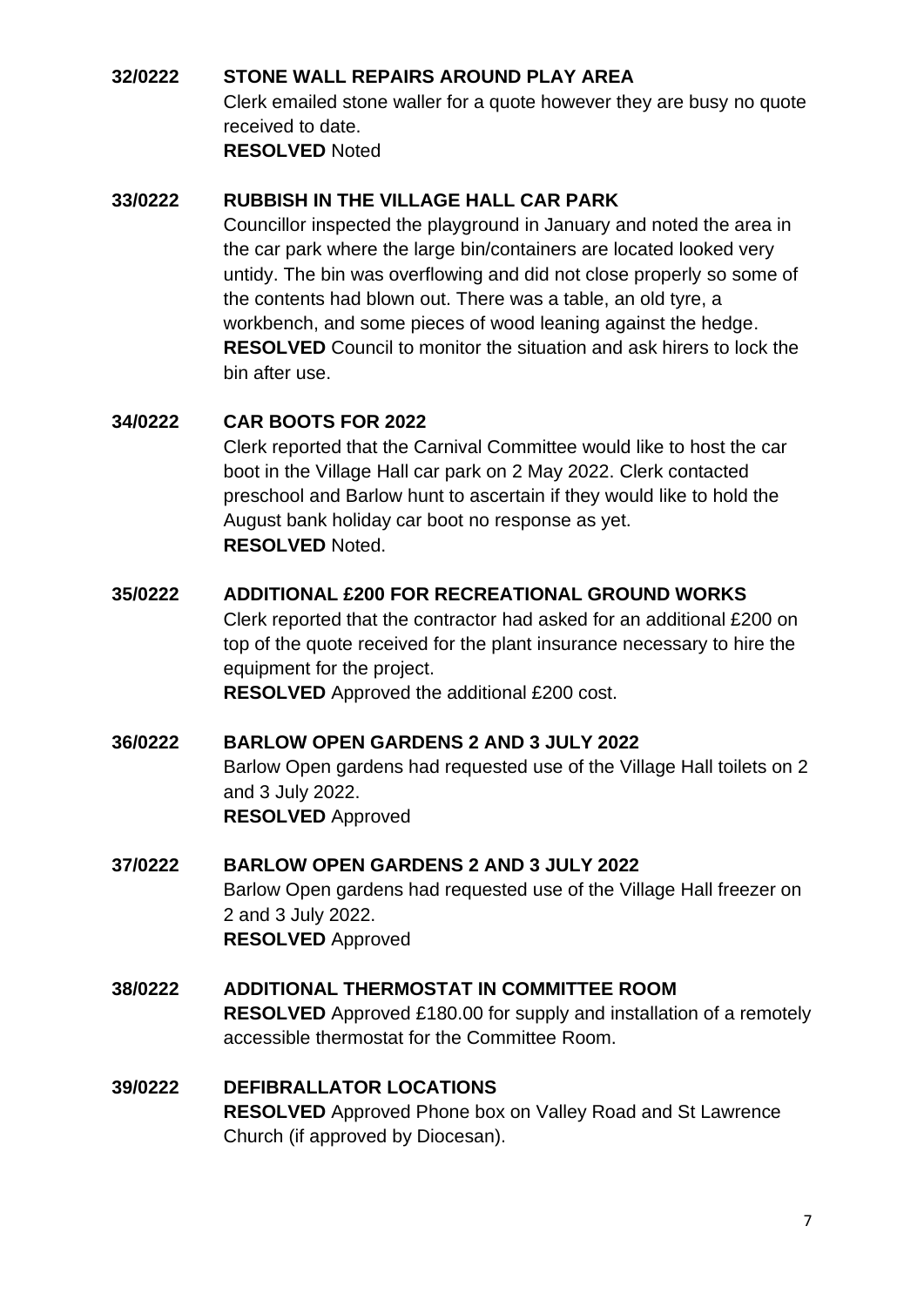# <span id="page-7-0"></span>**40/0222 CLLR FOSTER GRANT TOWARDS DEFIBRILLATOR**

Clerk received notification that a grant of £1,540 had been received from Derbyshire County Council from Cllr Foster for installation of a defibrillator.

**RESOLVED** Noted.

# <span id="page-7-1"></span>**41/0222 VILLAGE ENTRY SIGNS WITH SPEED GATES RESOLVED** Approved quote of £715.00 to install the speed gates. Clerk to complete the OITH licence with Derbyshire County Council at a cost of £100. Approved the purchase of Glasdon white compressed plastic speed gates.

- <span id="page-7-2"></span>**42/0222 WALKING HUB INFORMATION BOARD RESOLVED** Deferred to the next meeting
- <span id="page-7-3"></span>**43/0222 SPEEDWATCH UPDATE RESOLVED** Approved Louise Shore as Speed Watch Co-ordinator.
- <span id="page-7-4"></span>**44/0222 QUEENS PLATINUM JUBILEE CELEBRATIONS RESOLVED** Deferred to next meeting.

That in view of the confidential nature of the business about to be transacted, a resolution to exclude the Press and Public from the meeting in accordance with the Public Bodies (Admission to Meetings) Act 1960, s1, in order to discuss these items has been resolved.

- <span id="page-7-5"></span>**45/0222 VILLAGE HALL DEVELOPMENT** No further developments to report. **RESOLVED** Noted
- <span id="page-7-6"></span>**46/0222 DEEDS UPDATE** Nothing to report. **RESOLVED** Noted
- <span id="page-7-7"></span>**47/0222 ITEMS FOR MARCH AGENDA RESOLVED** No further agenda items.
- <span id="page-7-8"></span>**48/0222 NEXT MEETING RESOLVED** meeting on 7 March 2022 at 7.30pm at the Village Hall.

The meeting closed at 9.07pm

Signed ………………………………………………..

| Chairperson |  | Date 7 March 2022 |
|-------------|--|-------------------|
|-------------|--|-------------------|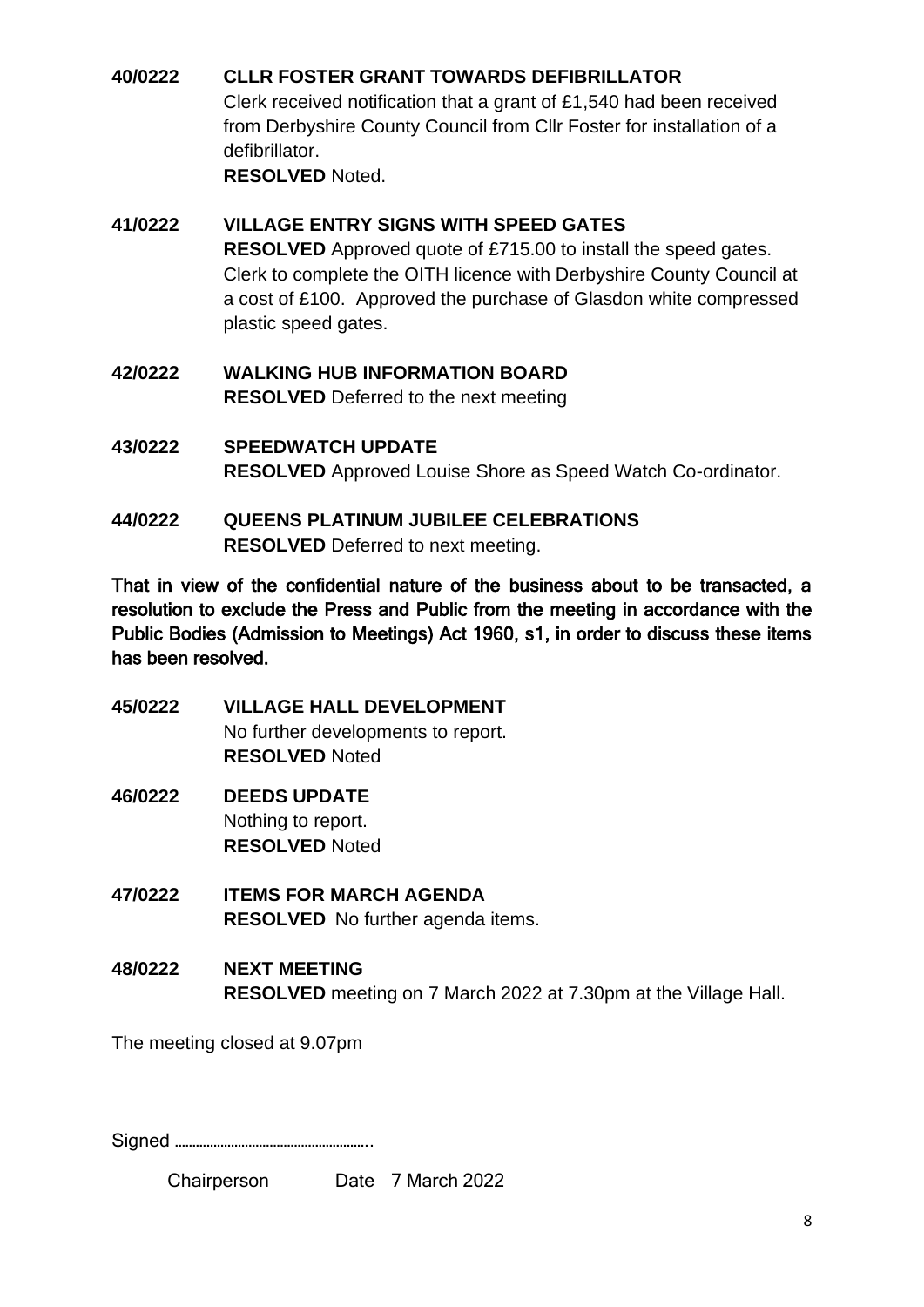# **Appendix 1**

<span id="page-8-0"></span>

| Feb <sub>22</sub> | <b>Cheque Requests</b>             |                                          |   |            |   |                          |   |              |
|-------------------|------------------------------------|------------------------------------------|---|------------|---|--------------------------|---|--------------|
|                   | <b>Payee</b>                       | <b>Details</b>                           |   | Amount     |   | <b>Vat Rec</b>           |   | <u>Total</u> |
| D/D               | <b>PlusNet</b>                     | <b>Broadband Bill</b>                    | £ | 17.00      | £ | 3.40                     | £ | 20.40        |
| D/D               | <b>British Gas Lite</b>            | Electric Bill (21/11/2021 to 21/12/2021) | £ | 41.01      | £ | 2.05                     | £ | 43.06        |
| D/D               | <b>British Gas Lite</b>            | Gas Bill (21/11/2021 to 21/12/2021)      | £ | 195.28     | £ | 9.76                     | £ | 205.04       |
| <b>BACS</b>       | Jake Eville                        | <b>Recreational Groundworks</b>          |   | £ 1,250.00 | £ | ۰.                       | £ | 1,250.00     |
| <b>BACS</b>       | <b>NEDDC</b>                       | Dog Bins (Oct to Dec 2021)               | £ | 390.00     | £ | 78.00                    | £ | 468.00       |
| <b>BACS</b>       | <b>Mitchell Fire</b><br>Protection | <b>Extinguisher Service</b>              | £ | 60.00      | £ | 12.00                    | £ | 72.00        |
| <b>BACS</b>       | <b>Screwfix</b>                    | Silicone                                 | £ | 9.98       | £ | 1.99                     | £ | 11.97        |
| <b>BACS</b>       | <b>HMRC</b>                        | Payroll - Jan 2022                       | £ | 135.20     | £ | $\overline{\phantom{0}}$ | £ | 135.20       |
| <b>BACS</b>       | <b>Miscellaneous</b>               | Payroll - Jan 2022                       | £ | 610.70     | £ | $\overline{\phantom{a}}$ | £ | 610.70       |
|                   |                                    |                                          |   | £2,709.17  |   | £107.20                  |   | £2,816.37    |